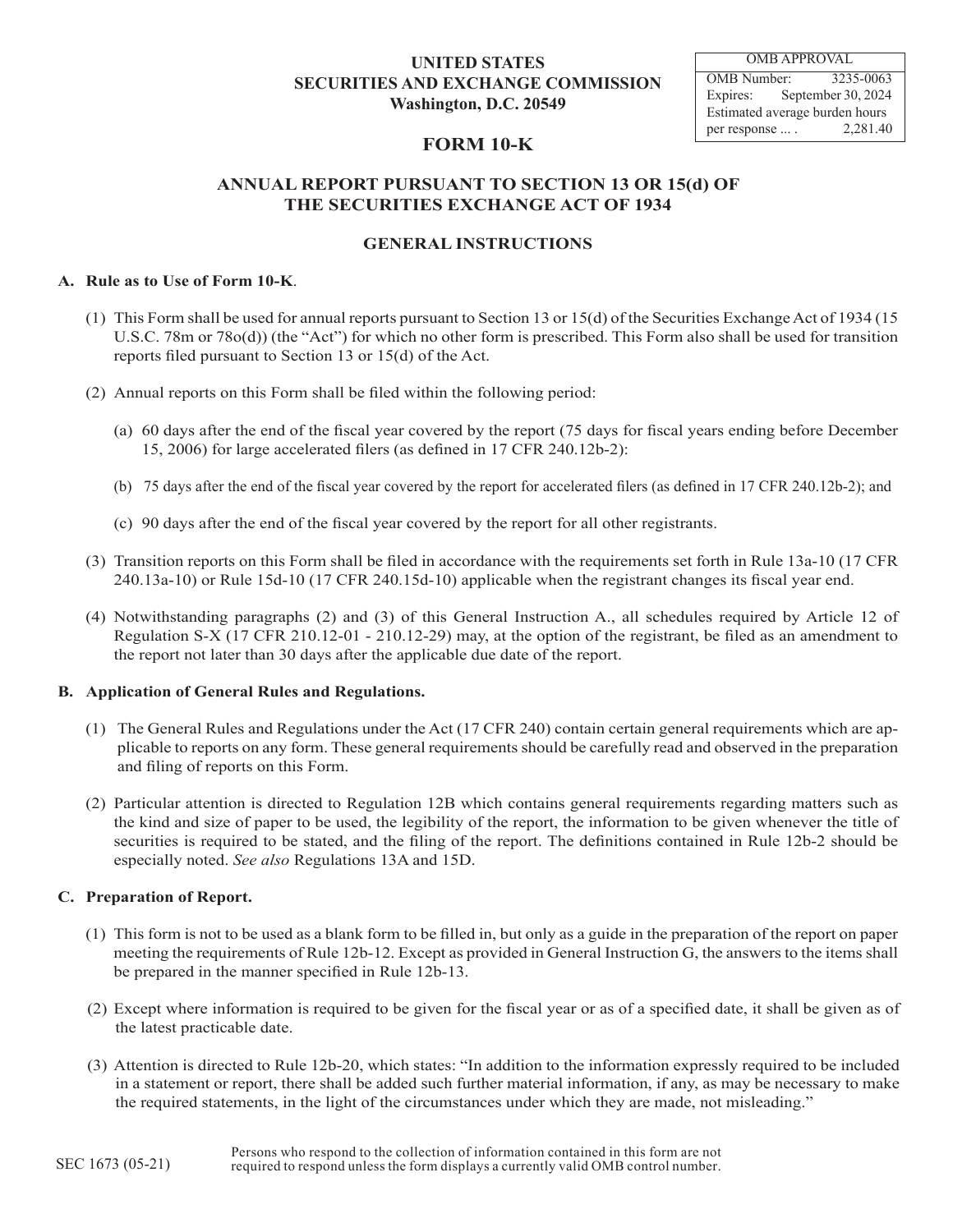# **D. Signature and Filing of Report.**

- (1) Three complete copies of the report, including financial statements, financial statement schedules, exhibits, and all other papers and documents filed as a part thereof, and five additional copies which need not include exhibits, shall be filed with the Commission. At least one complete copy of the report, including financial statements, financial statement schedules, exhibits, and all other papers and documents filed as a part thereof, shall be filed with each exchange on which any class of securities of the registrant is registered. At least one complete copy of the report filed with the Commission and one such copy filed with each exchange shall be manually signed. Copies not manually signed shall bear typed or printed signatures.
- (2) (a) The report must be signed by the registrant, and on behalf of the registrant by its principal executive officer or officers, its principal financial officer or officers, its controller or principal accounting officer, and by at least the majority of the board of directors or persons performing similar functions. Where the registrant is a limited partnership, the report must be signed by the majority of the board of directors of any corporate general partner who signs the report.
	- (b) The name of each person who signs the report shall be typed or printed beneath his signature. Any person who occupies more than one of the specified positions shall indicate each capacity in which he signs the report. Attention is directed to Rule 12b-11 (17 CFR 240.12b-11) concerning manual signatures and signatures pursuant to powers of attorney.
- (3) Registrants are requested to indicate in a transmittal letter with the Form 10-K whether the financial statements in the report reflect a change from the preceding year in any accounting principles or practices, or in the method of applying any such principles or practices.

# **E. Disclosure With Respect to Foreign Subsidiaries.**

 Information required by any item or other requirement of this form with respect to any foreign subsidiary may be omitted to the extent that the required disclosure would be detrimental to the registrant. However, financial statements and financial statement schedules, otherwise required, shall not be omitted pursuant to this Instruction. Where information is omitted pursuant to this Instruction, a statement shall be made that such information has been omitted and the names of the subsidiaries involved shall be separately furnished to the Commission. The Commission may, in its discretion, call for justification that the required disclosure would be detrimental.

# **F. Information as to Employee Stock Purchase, Savings and Similar Plans.**

Attention is directed to Rule 15d-21 which provides that separate annual and other reports need not be filed pursuant to Section 15(d) of the Act with respect to any employee stock purchase, savings or similar plan if the issuer of the stock or other securities offered to employees pursuant to the plan furnishes to the Commission the information and documents specified in the Rule.

# **G. Information to be Incorporated by Reference.**

- (1) Attention is directed to Rule 12b-23 which provides for the incorporation by reference of information contained in certain documents in answer or partial answer to any item of a report.
- (2) The information called for by Parts I and II of this form (Items l through 9A or any portion thereof) may, at the registrant's option, be incorporated by reference from the registrant's annual report to security holders furnished to the Commission pursuant to Rule 14a-3(b) or Rule 14c-3(a) or from the registrant's annual report to security holders, even if not furnished to the Commission pursuant to Rule 14a-3(b) or Rule 14c-3(a), provided such annual report contains the information required by Rule 14a-3.

**Note 1.** In order to fulfill the requirements of Part I of Form 10-K, the incorporated portion of the annual report to security holders must contain the information required by Items 1-3 of Form 10-K; to the extent applicable.

 **Note 2.** If any information required by Part I or Part II is incorporated by reference into an electronic format document from the annual report to security holders as provided in General Instruction G, any portion of the annual report to security holders incorporated by reference shall be filed as an exhibit in electronic format, as required by Item  $601(b)(13)$  of Regulation S-K.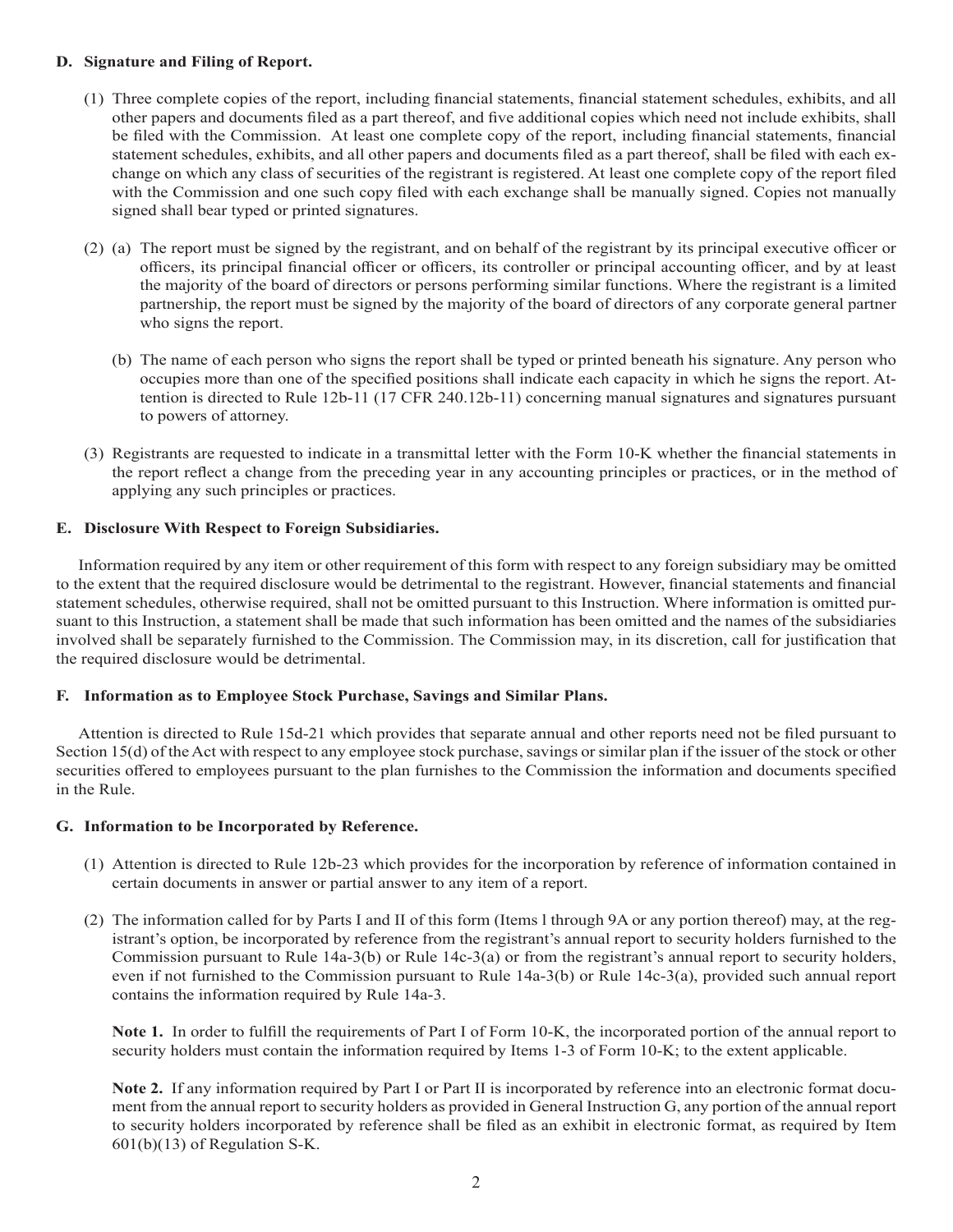- (3) The information required by Part III (Items 10, 11, 12, 13 and 14) may be incorporated by reference from the registrant's definitive proxy statement (filed or required to be filed pursuant to Regulation 14A) or definitive information statement (filed or to be filed pursuant to Regulation 14C) which involves the election of directors, if such definitive proxy statement or information statement is filed with the Commission not later than 120 days after the end of the fiscal year covered by the Form 10-K. However, if such definitive proxy statement or information statement is not filed with the Commission in the 120-day period or is not required to be filed with the Commission by virtue of Rule 3a12-3(b) under the Exchange Act, the Items comprising the Part III information must be fi led as part of the Form 10-K, or as an amendment to the Form l0-K, not later than the end of the 120-day period. It should be noted that the information regarding executive officers required by Item 401 of Regulation S-K ( $\S$  229.401 of this chapter) may be included in Part I of Form 10-K under an appropriate caption. See the Instruction to Item 401 of Regulation S-K (§ 229.401 of this chapter).
- (4) No item numbers of captions of items need be contained in the material incorporated by reference into the report. When the registrant combines all of the information in Parts I and II of this Form (Items 1 through 9A) by incorporation by reference from the registrant's annual report to security holders and all of the information in Part III of this Form (Items 10 through 14) by incorporating by reference from a definitive proxy statement or information statement involving the election of directors, then, notwithstanding General Instruction C(1), this Form shall consist of the facing or cover page, those sections incorporated from the annual report to security holders, the proxy or information statement, and the information, if any, required by Part IV of this Form, signatures, and a cross-reference sheet setting forth the item numbers and captions in Parts I, II and III of this Form and the page and/or pages in the referenced materials where the corresponding information appears.

# **H. Integrated Reports to Security Holders.**

 Annual reports to security holders may be combined with the required information of Form 10-K and will be suitable for filing with the Commission if the following conditions are satisfied:

- (1) The combined report contains full and complete answers to all items required by Form 10-K. When responses to a certain item of required disclosure are separated within the combined report, an appropriate cross-reference should be made. If the information required by Part III of Form 10-K is omitted by virtue of General Instruction G, a definitive proxy or information statement shall be filed.
- (2) The cover page and the required signatures are included. As appropriate, a cross-reference sheet should be filed indicating the location of information required by the items of the Form.
- (3) If an electronic filer files any portion of an annual report to security holders in combination with the required information of Form 10-K, as provided in this instruction, only such portions filed in satisfaction of the Form 10-K requirements shall be filed in electronic format.

# **I. Omission of Information by Certain Wholly-Owned Subsidiaries.**

If, on the date of the filing of its report on Form 10-K, the registrant meets the conditions specified in paragraph  $(1)$  below, then such registrant may furnish the abbreviated narrative disclosure specified in paragraph (2) below.

- (1) Conditions for availability of the relief specified in paragraph  $(2)$  below.
	- (a) All of the registrant's equity securities are owned, either directly or indirectly, by a single person which is a reporting company under the Act and which has filed all the material required to be filed pursuant to section 13, 14, or 15(d) thereof, as applicable, and which is named in conjunction with the registrant's description of its business;
	- (b) During the preceding thirty-six calendar months and any subsequent period of days, there has not been any material default in the payment of principal, interest, a sinking or purchase fund installment, or any other material default not cured within thirty days, with respect to any indebtedness of the registrant or its subsidiaries, and there has not been any material default in the payment of rentals under material long-term leases;
	- (c) There is prominently set forth, on the cover page of the Form 10-K, a statement that the registrant meets the conditions set forth in General Instruction  $(I)(1)(a)$  and  $(b)$  of Form 10-K and is therefore filing this Form with the reduced disclosure format; and
	- (d) The registrant is not an asset-backed issuer, as defined in Item 1101 of Regulation AB (17 CFR 229.1101).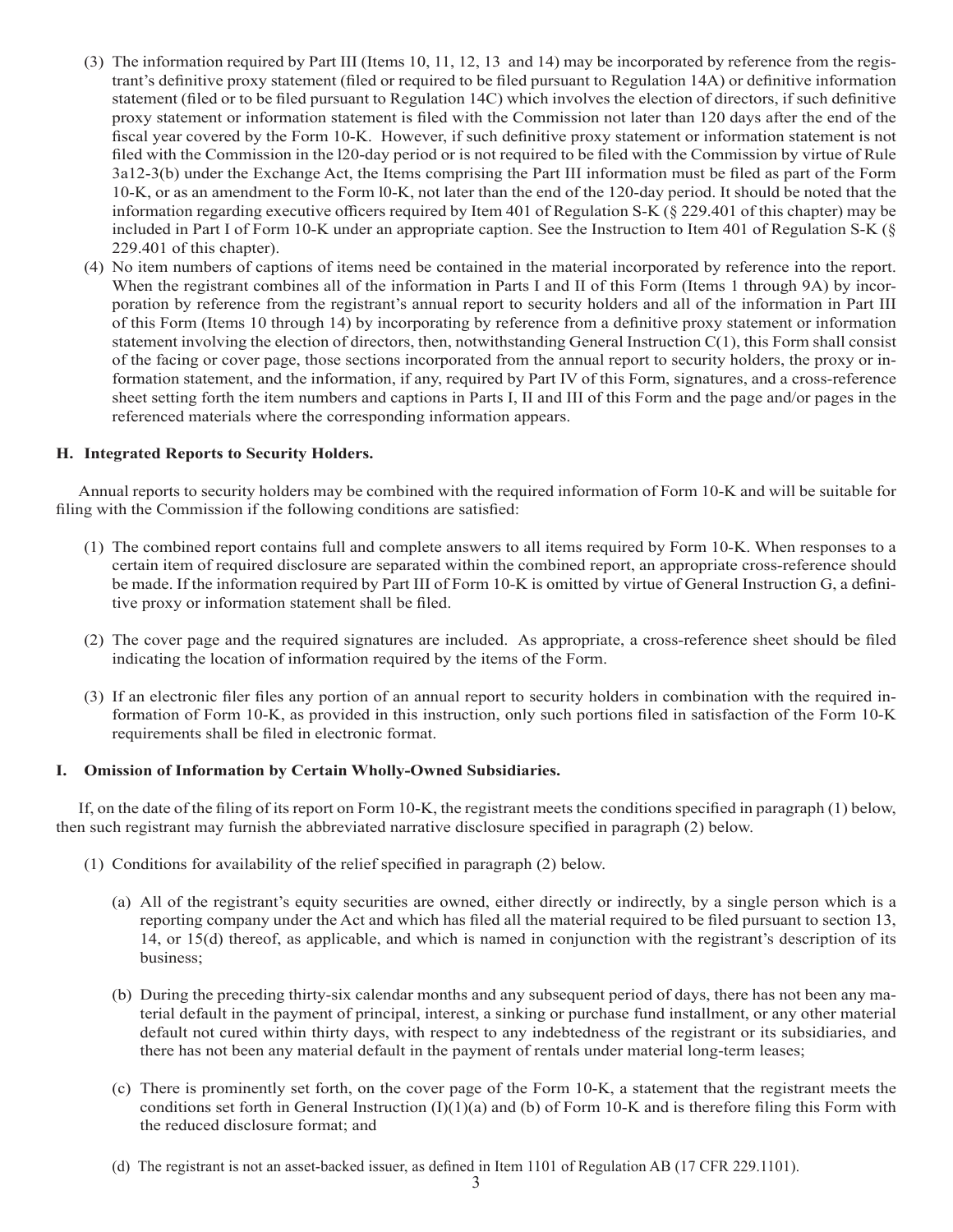- (2) Registrants meeting the conditions specified in paragraph  $(1)$  above are entitled to the following relief:
	- (a) Such registrants may omit the information called for by Item 7, Management's Discussion and Analysis of Financial Condition and Results of Operations provided that the registrant includes in the Form 10-K a management's narrative analysis of the results of operations explaining the reasons for material changes in the amount of revenue and expense items between the most recent fiscal year presented and the fiscal year immediately preceding it. Explanations of material changes should include, but not be limited to, changes in the various elements which determine revenue and expense levels such as unit sales volume, prices charged and paid, production levels, production cost variances, labor costs and discretionary spending programs. In addition, the analysis should include an explanation of the effect of any changes in accounting principles and practices or method of application that have a material effect on net income as reported.
	- (b) Such registrants may omit the list of subsidiaries exhibit required by Item 601 of Regulation S-K (§ 229.601 of this chapter).
	- (c) Such registrants may omit the information called for by the following otherwise required Items: Item 10, Directors and Executive Officers of the Registrant; Item 11, Executive Compensation; Item 12, Security Ownership of Certain Beneficial Owners and Management; and Item 13, Certain Relationships and Related Transactions.
	- (d) In response to Item l, Business, such registrant only need furnish a brief description of the business done by the registrant and its subsidiaries during the most recent fiscal year which will, in the opinion of management, indicate the general nature and scope of the business of the registrant and its subsidiaries, and in response to Item 2, Properties, such registrant only need furnish a brief description of the material properties of the registrant and its subsidiaries to the extent, in the opinion of the management, necessary to an understanding of the business done by the registrant and its subsidiaries.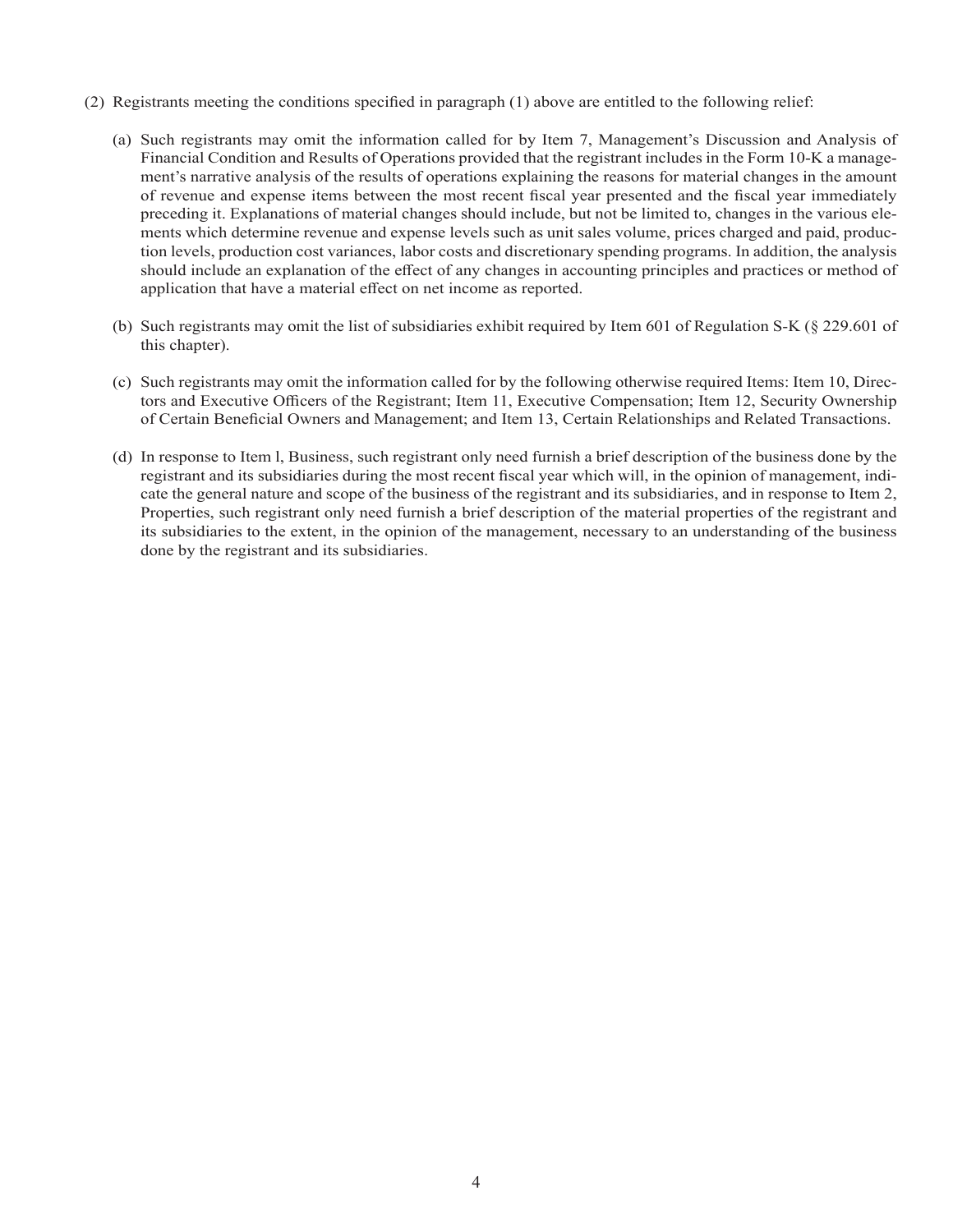# **J. Use of this Form by Asset-Backed Issuers.**

The following applies to registrants that are asset-backed issuers. Terms used in this General Instruction J. have the same meaning as in Item 1101 of Regulation AB (17 CFR 229.1101).

(1) *Items that May be Omitted*. Such registrants may omit the information called for by the following otherwise required Items:

(a) Item 1, Business;

(b) Item 1A. Risk Factors;

(c) Item 2, Properties;

(d) Item 3, Legal Proceedings;

(e) [RESERVED];

 (f) Item 5, Market for Registrant's Common Equity, Related Stockholder Matters and Issuer Purchases of Equity Securities; (g) [RESERVED];

(h) Item 7, Management's Discussion and Analysis of Financial Condition and Results of Operations;

(i) Item 7A, Quantitative and Qualitative Disclosures About Market Risk;

(j) Item 8, Financial Statements and Supplementary Data;

(k) Item 9, Changes in and Disagreements With Accountants on Accounting and Financial Disclosure;

(l) Item 9A, Controls and Procedures;

(m) If the issuing entity does not have any executive officers or directors, Item 10, Directors and Executive Officers of the Registrant, Item 11, Executive Compensation, Item 12, Security Ownership of Certain Beneficial Owners and Management, and Item 13, Certain Relationships and Related Transactions; and

(n) Item 14, Principal Accountant Fees and Services.

(2) *Substitute Information to be Included*. In addition to the Items that are otherwise required by this Form, the registrant must furnish in the Form 10-K the following information:

 (a) Immediately after the name of the issuing entity on the cover page of the Form 10-K, as separate line items, the exact name of the depositor as specified in its charter and the exact name of the sponsor as specified in its charter. Include a Central Index Key number for the depositor and the issuing entity, and if available, the sponsor.

(b) Item 1112(b) of Regulation AB;

(c) Items  $1114(b)(2)$  and  $1115(b)$  of Regulation AB;

(d) Item 1117 of Regulation AB;

(e) Item 1119 of Regulation AB;

(f) Item 1122 of Regulation AB; and

(g) Item 1123 of Regulation AB.

# (3) *Signatures*.

The Form 10-K must be signed either:

(a) On behalf of the depositor by the senior officer in charge of securitization of the depositor; or

(b) On behalf of the issuing entity by the senior officer in charge of the servicing function of the servicer. If multiple servicers are involved in servicing the pool assets, the senior officer in charge of the servicing function of the master servicer (or entity performing the equivalent function) must sign if a representative of the servicer is to sign the report on behalf of the issuing entity.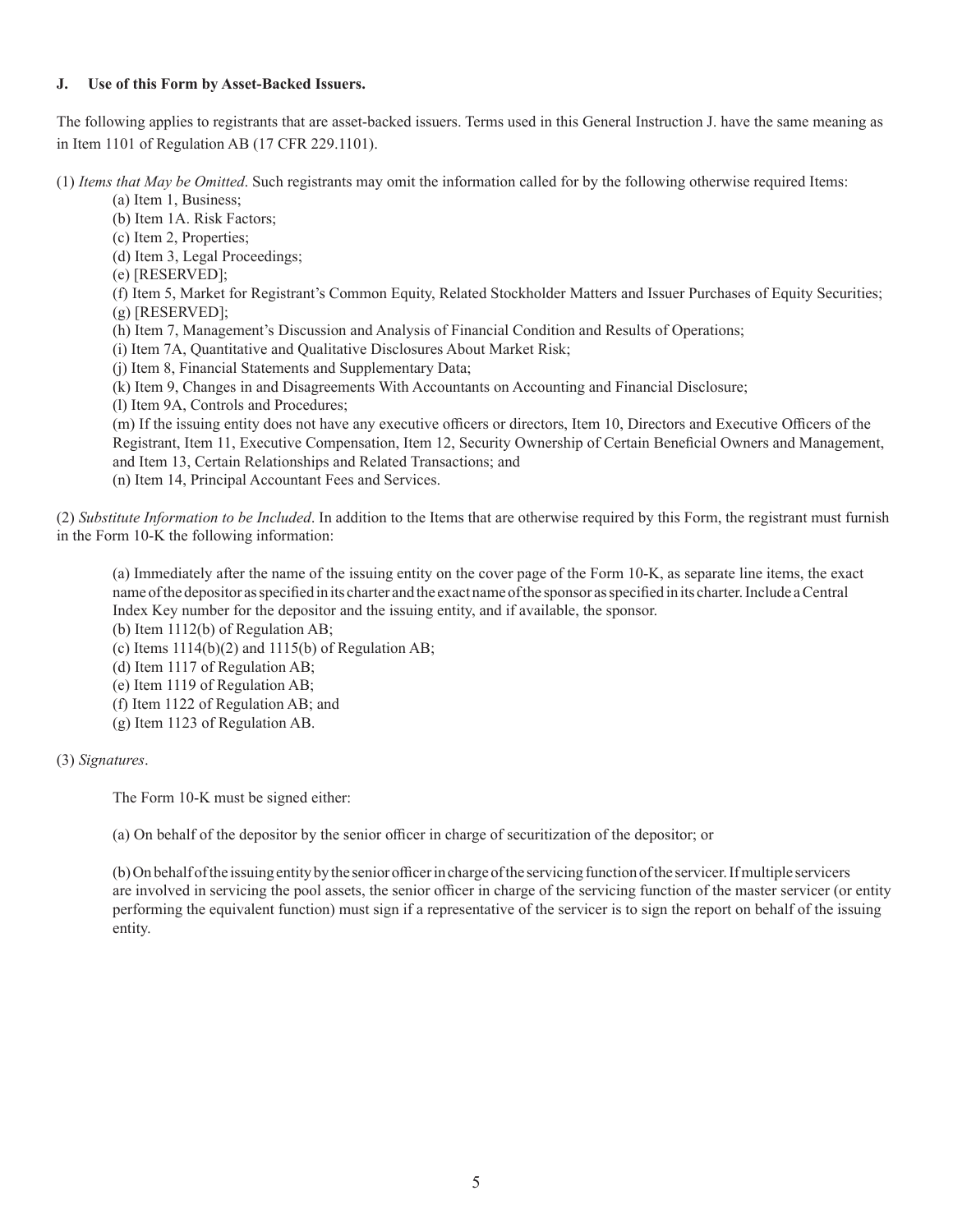# **UNITED STATES SECURITIES AND EXCHANGE COMMISSION Washington, D.C. 20549**

**FORM 10-K**

| <b>OMB APPROVAL</b>        |                    |  |
|----------------------------|--------------------|--|
| <b>OMB</b> Number:         | 3235-0063          |  |
| Expires:                   | September 30, 2024 |  |
| Estimated average burden   |                    |  |
| hours per response2,281.40 |                    |  |

|                                                                 |                      | [ ] ANNUAL REPORT PURSUANT TO SECTION 13 OR 15(d) OF THE SECURITIES EXCHANGE ACT OF 1934                                                                                                                                       |
|-----------------------------------------------------------------|----------------------|--------------------------------------------------------------------------------------------------------------------------------------------------------------------------------------------------------------------------------|
|                                                                 |                      |                                                                                                                                                                                                                                |
|                                                                 |                      | <sub>or</sub>                                                                                                                                                                                                                  |
| 1934                                                            |                      | [ ] TRANSITION REPORT PURSUANT TO SECTION 13 OR 15(d) OF THE SECURITIES EXCHANGE ACT OF                                                                                                                                        |
|                                                                 |                      | For the transition period from the state of the contract of the contract of the transition period from the contract of the contract of the contract of the contract of the contract of the contract of the contract of the con |
|                                                                 |                      |                                                                                                                                                                                                                                |
|                                                                 |                      |                                                                                                                                                                                                                                |
|                                                                 |                      | (Exact name of registrant as specified in its charter)                                                                                                                                                                         |
| State or other jurisdiction of<br>incorporation or organization |                      | (I.R.S. Employer<br>Identification No.)                                                                                                                                                                                        |
| (Address of principal executive offices)                        |                      | (Zip Code)                                                                                                                                                                                                                     |
|                                                                 |                      |                                                                                                                                                                                                                                |
| Securities registered pursuant to Section 12(b) of the Act:     |                      |                                                                                                                                                                                                                                |
| Title of each class                                             | Trading<br>Symbol(s) | Name of each exchange on which registered                                                                                                                                                                                      |
|                                                                 |                      |                                                                                                                                                                                                                                |
|                                                                 |                      | Securities registered pursuant to section $12(g)$ of the Act:                                                                                                                                                                  |
|                                                                 |                      | (Title of class)                                                                                                                                                                                                               |
|                                                                 |                      | (Title of class)<br>Indicate by check mark if the registrant is a well-known seasoned issuer, as defined in Rule 405 of the Securities Act.<br>$\Box$ Yes<br>$\Box$ No                                                         |
|                                                                 |                      | Indicate by check mark if the registrant is not required to file reports pursuant to Section 13 or Section 15(d) of the Act.<br>$\mathbf{Yes}$<br>$\Box$ No                                                                    |
| Act from their obligations under those Sections.                |                      | Note – Checking the box above will not relieve any registrant required to file reports pursuant to Section 13 or 15(d) of the Exchange                                                                                         |

Persons who respond to the collection of information contained in this form are not required to respond unless the form displays a currently valid OMB control number.

(Mark One)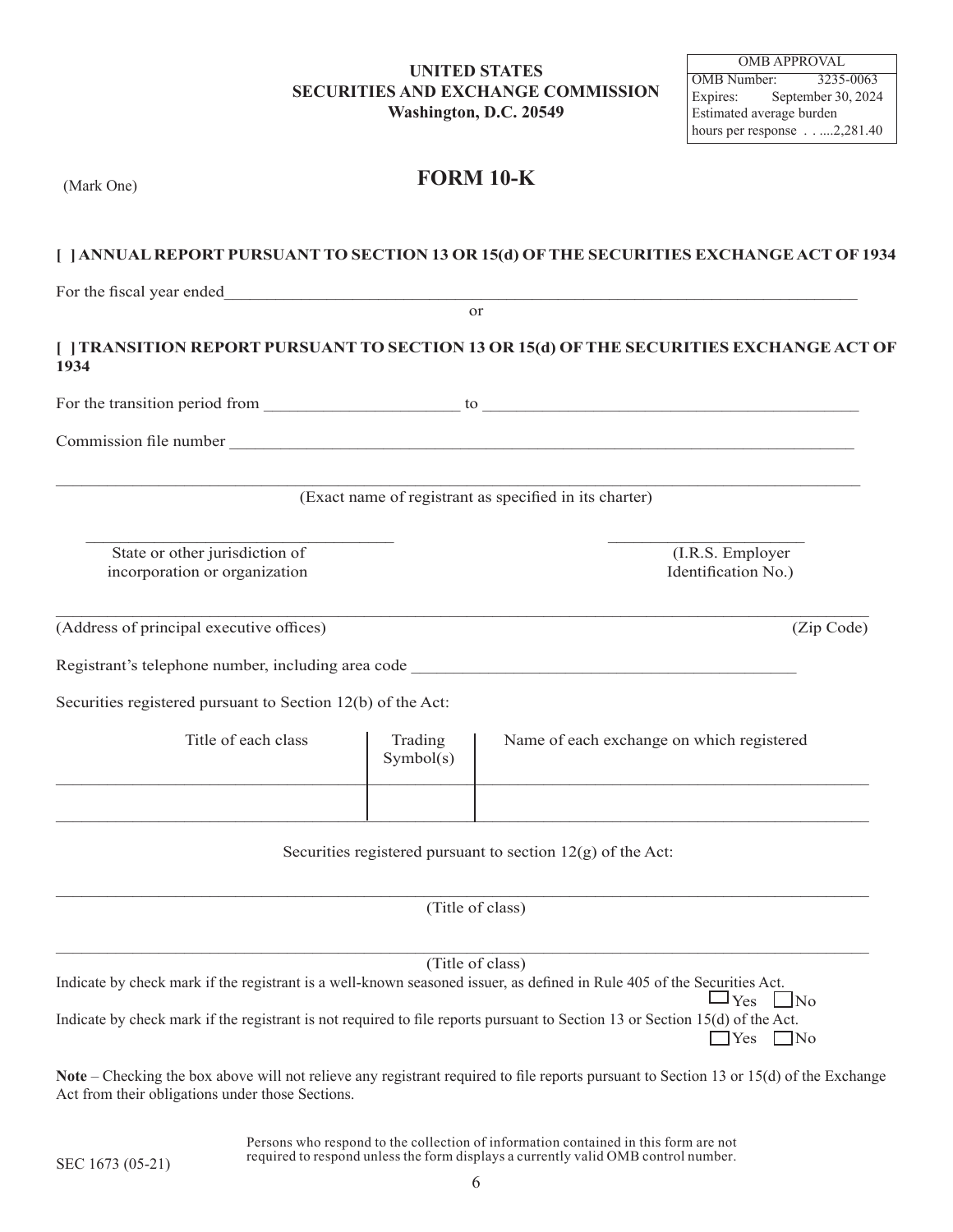Indicate by check mark whether the registrant  $(1)$  has filed all reports required to be filed by Section 13 or 15(d) of the Securities Exchange Act of 1934 during the preceding 12 months (or for such shorter period that the registrant was required to file such reports), and  $(2)$  has been subject to such filing requirements for the past 90 days.

 $\Box$  Yes  $\Box$  No

 Indicate by check mark whether the registrant has submitted electronically every Interactive Data File required to be submitted pursuant to Rule 405 of Regulation S-T (§ 232.405 of this chapter) during the preceding 12 months (or for such shorter period that the registrant was required to submit such files).

|  |  | $\Box$ Yes $\Box$ No |  |
|--|--|----------------------|--|
|  |  |                      |  |

Indicate by check mark whether the registrant is a large accelerated filer, an accelerated filer, a non-accelerated filer, a smaller reporting company, or an emerging growth company. See the definitions of "large accelerated filer," "accelerated filer," "smaller reporting company,"and "emerging growth company" in Rule 12b-2 of the Exchange Act.

| Large accelerated filer $\Box$ | Accelerated filer                                                  |
|--------------------------------|--------------------------------------------------------------------|
| Non-accelerated filer $\Box$   | Smaller reporting company $\Box$<br>Emerging growth company $\Box$ |

 If an emerging growth company, indicate by check mark if the registrant has elected not to use the extended transition period for complying with any new or revised financial accounting standards provided pursuant to Section 13(a) of the Exchange Act.

Indicate by check mark whether the registrant has filed a report on and attestation to its management's assessment of the effectiveness of its internal control over financial reporting under Section 404(b) of the Sarbanes-Oxley Act (15 U.S.C.  $7262(b)$ ) by the registered public accounting firm that prepared or issued its audit report.  $\Box$ 

Indicate by check mark whether the registrant is a shell company (as defined in Rule 12b-2 of the Act).  $\Box$  Yes  $\Box$  No

State the aggregate market value of the voting and non-voting common equity held by non-affiliates computed by reference to the price at which the common equity was last sold, or the average bid and asked price of such common equity, as of the last business day of the registrant's most recently completed second fiscal quarter.

**Note.**—If a determination as to whether a particular person or entity is an affiliate cannot be made without involving unreasonable effort and expense, the aggregate market value of the common stock held by non-affiliates may be calculated on the basis of assumptions reasonable under the circumstances, provided that the assumptions are set forth in this Form.

# APPLICABLE ONLY TO REGISTRANTS INVOLVED IN BANKRUPTCY

# PROCEEDINGS DURING THE PRECEDING FIVE YEARS:

Indicate by check mark whether the registrant has filed all documents and reports required to be filed by Section 12, 13 or 15(d) of the Securities Exchange Act of 1934 subsequent to the distribution of securities under a plan confirmed by a court.  $\Box$  Yes  $\Box$  No

# (APPLICABLE ONLY TO CORPORATE REGISTRANTS)

 Indicate the number of shares outstanding of each of the registrant's classes of common stock, as of the latest practicable date.

# DOCUMENTS INCORPORATED BY REFERENCE

 List hereunder the following documents if incorporated by reference and the Part of the Form 10-K (e.g., Part I, Part II, etc.) into which the document is incorporated: (1) Any annual report to security holders; (2) Any proxy or information statement; and (3) Any prospectus filed pursuant to Rule 424(b) or (c) under the Securities Act of 1933. The listed documents should be clearly described for identification purposes (e.g., annual report to security holders for fiscal year ended December 24, 1980).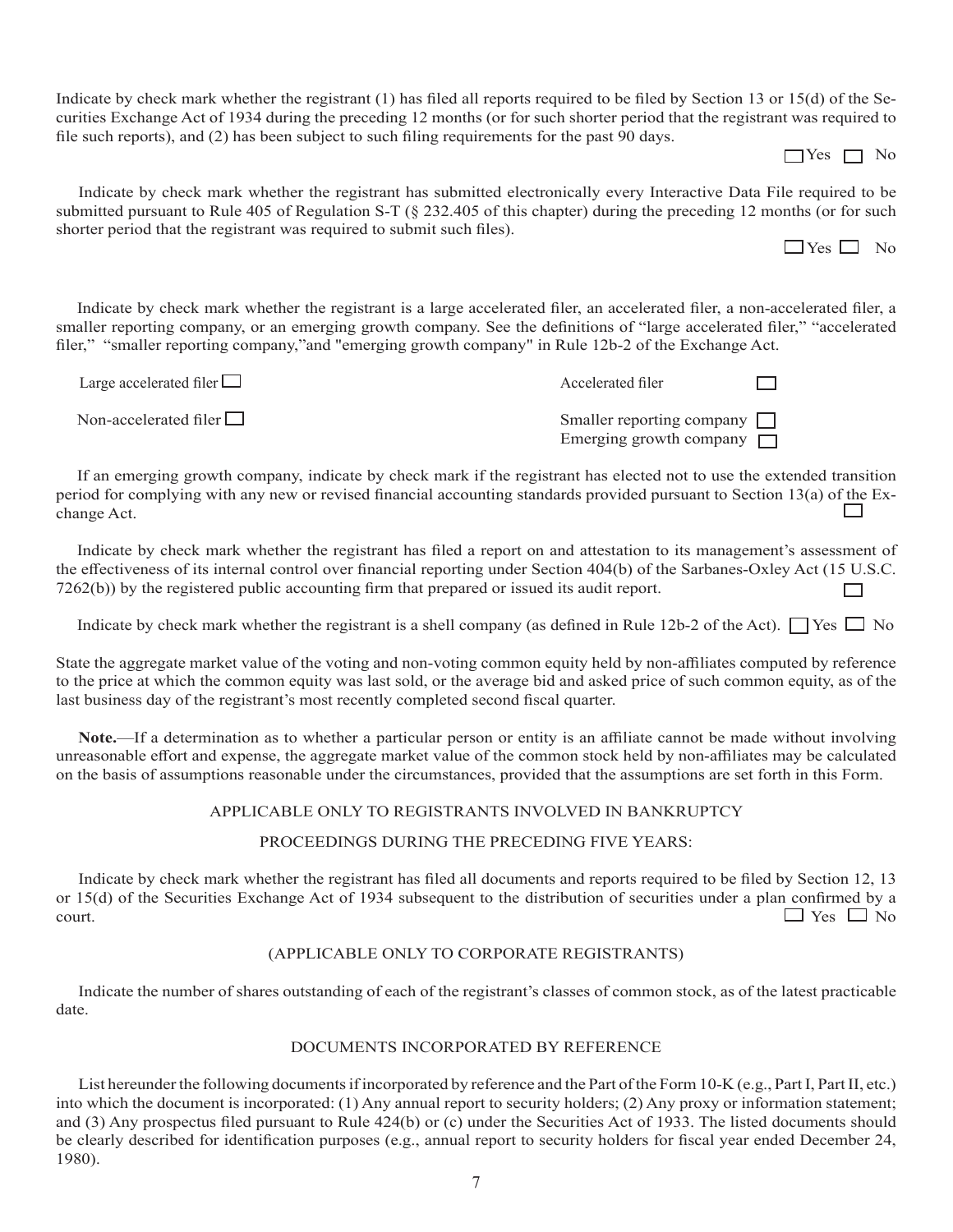# **PART I**

## [See General Instruction G2]

## **Item 1. Business.**

 Furnish the information required by Item 101 of Regulation S-K (§ 229.101 of this chapter) except that the discussion of the development of the registrant's business need only include developments since the beginning of the fiscal year for which this report is filed.

### **Item 1A. Risk Factors.**

 Set forth, under the caption "Risk Factors," where appropriate, the risk factors described in Item 105 of Regulation S-K (§ 229.105 of this chapter) applicable to the registrant. Provide any discussion of risk factors in plain English in accordance with Rule 421(d) of the Securities Act of 1933 (§230.421(d) of this chapter). Smaller reporting companies are not required to provide the information required by this item.

### **Item 1B. Unresolved Staff Comments.**

If the registrant is an accelerated filer or a large accelerated filer, as defined in Rule 12b-2 of the Exchange Act ( $\S 240.12b-2$ of this chapter), or is a well-known seasoned issuer as defined in Rule 405 of the Securities Act (§230.405 of this chapter) and has received written comments from the Commission staff regarding its periodic or current reports under the Act not less than 180 days before the end of its fiscal year to which the annual report relates, and such comments remain unresolved, disclose the substance of any such unresolved comments that the registrant believes are material. Such disclosure may provide other information including the position of the registrant with respect to any such comment.

### **Item 2. Properties**.

Furnish the information required by Item 102 of Regulation S-K (§ 229.102 of this chapter).

# **Item 3. Legal Proceedings.**

- (a) Furnish the information required by Item 103 of Regulation S-K (§ 229.103 of this chapter).
- (b) As to any proceeding that was terminated during the fourth quarter of the fiscal year covered by this report, furnish information similar to that required by Item 103 of Regulation S-K (§ 229.103 of this chapter), including the date of termination and a description of the disposition thereof with respect to the registrant and its subsidiaries.

## **Item 4. Mine Safety Disclosures.**

 If applicable, provide a statement that the information concerning mine safety violations or other regulatory matters required by Section 1503(a) of the Dodd-Frank Wall Street Reform and Consumer Protection Act and Item 104 of Regulation S-K (17 CFR 229.104) is included in exhibit 95 to the annual report.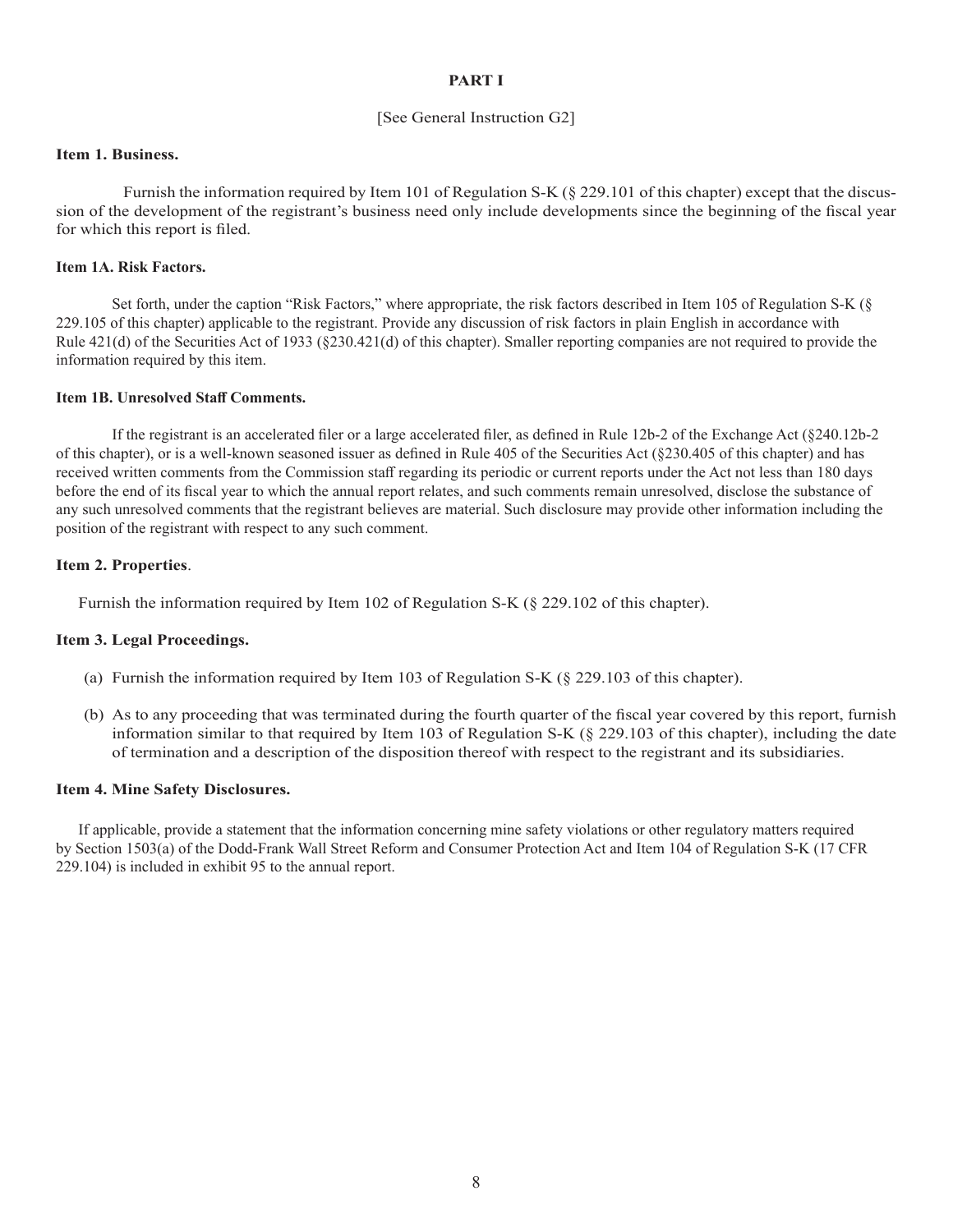# **PART II**

## [See General Instruction G2]

## **Item 5. Market for Registrant's Common Equity, Related Stockholder Matters and Issuer Purchases of Equity Securities.**

- (a) Furnish the information required by Item 201 of Regulation S-K (17 CFR 229.201) and Item 701 of Regulation S-K (17 CFR 229.701) as to all equity securities of the registrant sold by the registrant during the period covered by the report that were not registered under the Securities Act. If the Item 701 information previously has been included in a Quarterly Report on Form 10-Q or in a Current Report on Form 8-K (17 CFR 249.308), it need not be furnished.
- (b) If required pursuant to Rule 463 (17 CFR 230.463) of the Securities Act of 1933, furnish the information required by Item 701(f) of Regulation S-K (§229.701(f) of this chapter).
- (c) Furnish the information required by Item 703 of Regulation S-K (§229.703 of this chapter) for any repurchase made in a month within the fourth quarter of the fiscal year covered by the report. Provide disclosures covering repurchases made on a monthly basis. For example, if the fourth quarter began on January 16 and ended on April 15, the chart would show repurchases for the months from January 16 through February 15, February 16 through March 15, and March 16 through April 15.

### **Item 6. [Reserved]**

### **Item 7. Management's Discussion and Analysis of Financial Condition and Results of Operations.**

Furnish the information required by Item 303 of Regulation S-K (§ 229.303 of this chapter).

### **Item 7A. Quantitative and Qualitative Disclosures About Market Risk.**

Furnish the information required by Item 305 of Regulation S-K (§ 229.305 of this chapter).

## **Item 8. Financial Statements and Supplementary Data.**

 (a) File financial statements meeting the requirements of Regulation S-X (§ 210 of this chapter), except § 210.3-05, § 210.3-14, § 210.6-11, § 210.8-04, § 210.8-05, § 210.8-06 and Article 11 thereof, and the supplementary financial information required by Item 302 of Regulation S-K (§ 229.302 of this chapter). Financial statements of the registrant and its subsidiaries consolidated (as required by Rule 14a-3(b)) must be filed under this item. Other financial statements and schedules required under Regulation S-X may be filed as "Financial Statement Schedules" pursuant to Item 15, Exhibits, Financial Statement Schedules, and Reports on Form 8-K, of this form.

 (b) A smaller reporting company may provide the information required by Article 8 of Regulation S-X in lieu of any financial statements required by Item 8 of this Form.

### **Item 9. Changes in and Disagreements With Accountants on Accounting and Financial Disclosure.**

Furnish the information required by Item 304(b) of Regulation S-K (§ 229.304(b) of this chapter).

#### **Item 9A. Controls and Procedures.**

Furnish the information required by Item 307 and 308 of Regulation S-K (§229.307 and §229.308 of this chapter).

#### **Item 9B. Other Information.**

The registrant must disclose under this item any information required to be disclosed in a report on Form 8-K during the fourth quarter of the year covered by this Form 10-K, but not reported, whether or not otherwise required by this Form 10-K. If disclosure of such information is made under this item, it need not be repeated in a report on Form 8-K which would otherwise be required to be filed with respect to such information or in a subsequent report on Form 10-K.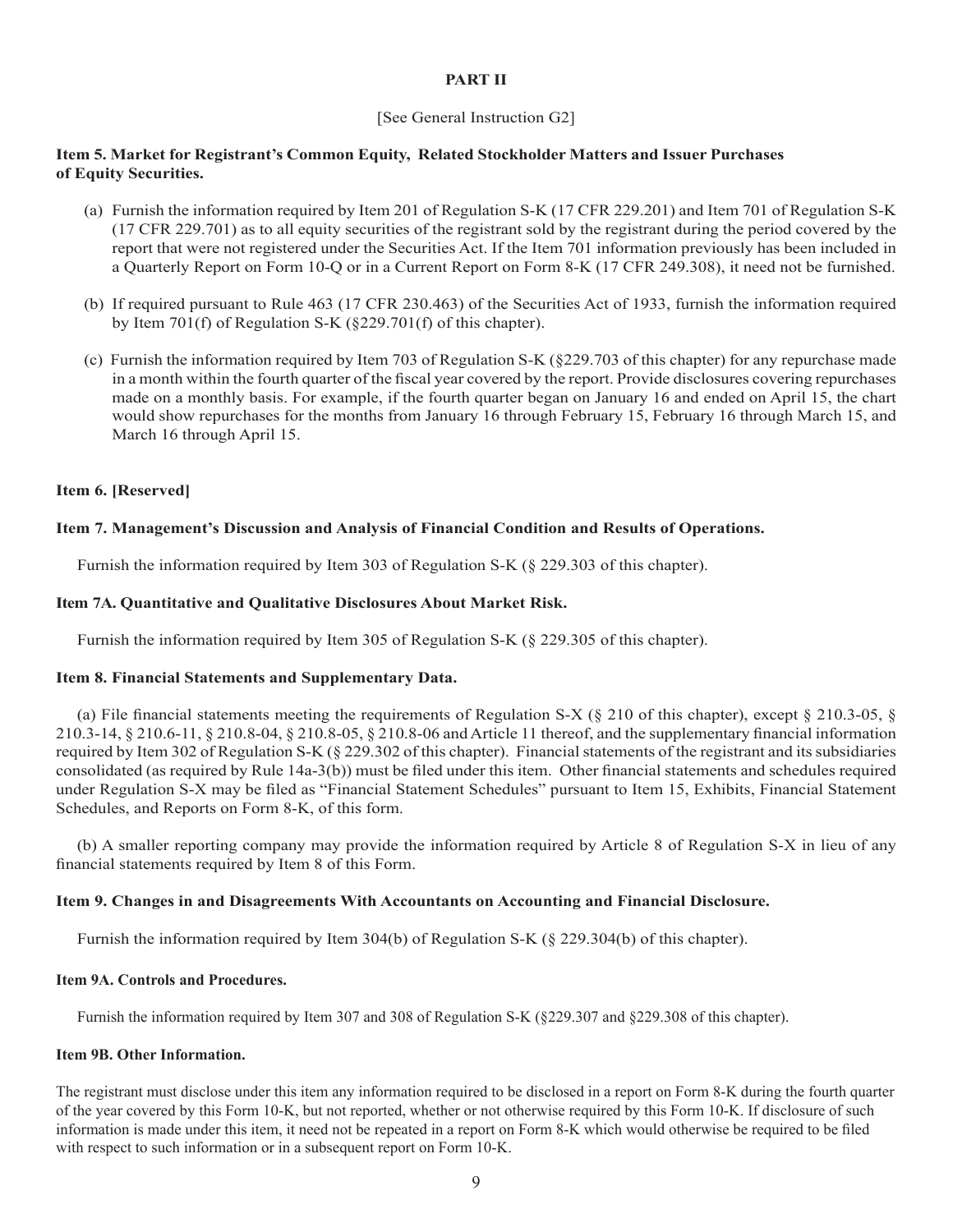## **Item 9C. Disclosure Regarding Foreign Jurisdictions that Prevent Inspections.**

(a) A registrant identified by the Commission pursuant to Section  $104(i)(2)(A)$  of the Sarbanes-Oxley Act of 2002 (15 U.S.C.  $7214(i)(2)(A)$ ) as having retained, for the preparation of the audit report on its financial statements included in the Form 10-K, a registered public accounting firm that has a branch or office that is located in a foreign jurisdiction and that the Public Company Accounting Oversight Board has determined it is unable to inspect or investigate completely because of a position taken by an authority in the foreign jurisdiction must electronically submit to the Commission on a supplemental basis documentation that establishes that the registrant is not owned or controlled by a governmental entity in the foreign jurisdiction. The registrant must submit this documentation on or before the due date for this form. A registrant that is owned or controlled by a foreign governmental entity is not required to submit such documentation.

(b) A registrant that is a foreign issuer, as defined in 17 CFR 240.3b-4, identified by the Commission pursuant to Section  $104(i)$ (2)(A) of the Sarbanes-Oxley Act of 2002 (15 U.S.C. 7214(i)(2)(A)) as having retained, for the preparation of the audit report on its financial statements included in the Form 10-K, a registered public accounting firm that has a branch or office that is located in a foreign jurisdiction and that the Public Company Accounting Oversight Board has determined it is unable to inspect or investigate completely because of a position taken by an authority in the foreign jurisdiction, for each year in which the registrant is so identified, must disclose:

(1) That, for the immediately preceding annual financial statement period, a registered public accounting firm that the PCAOB was unable to inspect or investigate completely, because of a position taken by an authority in the foreign jurisdiction, issued an audit report for the registrant;

 (2) The percentage of shares of the registrant owned by governmental entities in the foreign jurisdiction in which the registrant is incorporated or otherwise organized;

(3) Whether governmental entities in the applicable foreign jurisdiction with respect to that registered public accounting firm have a controlling financial interest with respect to the registrant;

(4) The name of each official of the Chinese Communist Party who is a member of the board of directors of the registrant or the operating entity with respect to the registrant; and

 (5) Whether the articles of incorporation of the registrant (or equivalent organizing document) contains any charter of the Chinese Communist Party, including the text of any such charter.

# **PART III**

[See General Instruction G(3)]

### Item 10. Directors, Executive Officers and Corporate Governance.

Furnish the information required by Items 401, 405, 406 and 407(c)(3), (d)(4) and (d)(5) of Regulation S-K (§ 229.401, § 229.405, § 229.406 and § 229.407(c)(3), (d)(4) and (d)(5) of this chapter).

## **Item 11. Executive Compensation.**

 Furnish the information required by Item 402 of Regulation S-K (§ 229.402 of this chapter) and paragraph (e)(4) and (e) (5) of Item 407 of Regulation S-K ( $\S$  229.407(e)(4) and (e)(5) of this chapter).

#### **Item 12. Security Ownership of Certain Beneficial Owners and Management and Related Stockholder Matters.**

 Furnish the information required by Item 201(d) of Regulation S-K (§ 229.201(d) of this chapter) and Item 403 of Regulation S-K (§ 229.403 of this chapter).

# **Item 13. Certain Relationships and Related Transactions, and Director Independence.**

 Furnish the information required by Item 404 of Regulation S-K (§ 229.404 of this chapter) and Item 407(a) of Regulation S-K  $(\S$  229.407(a) of this chapter).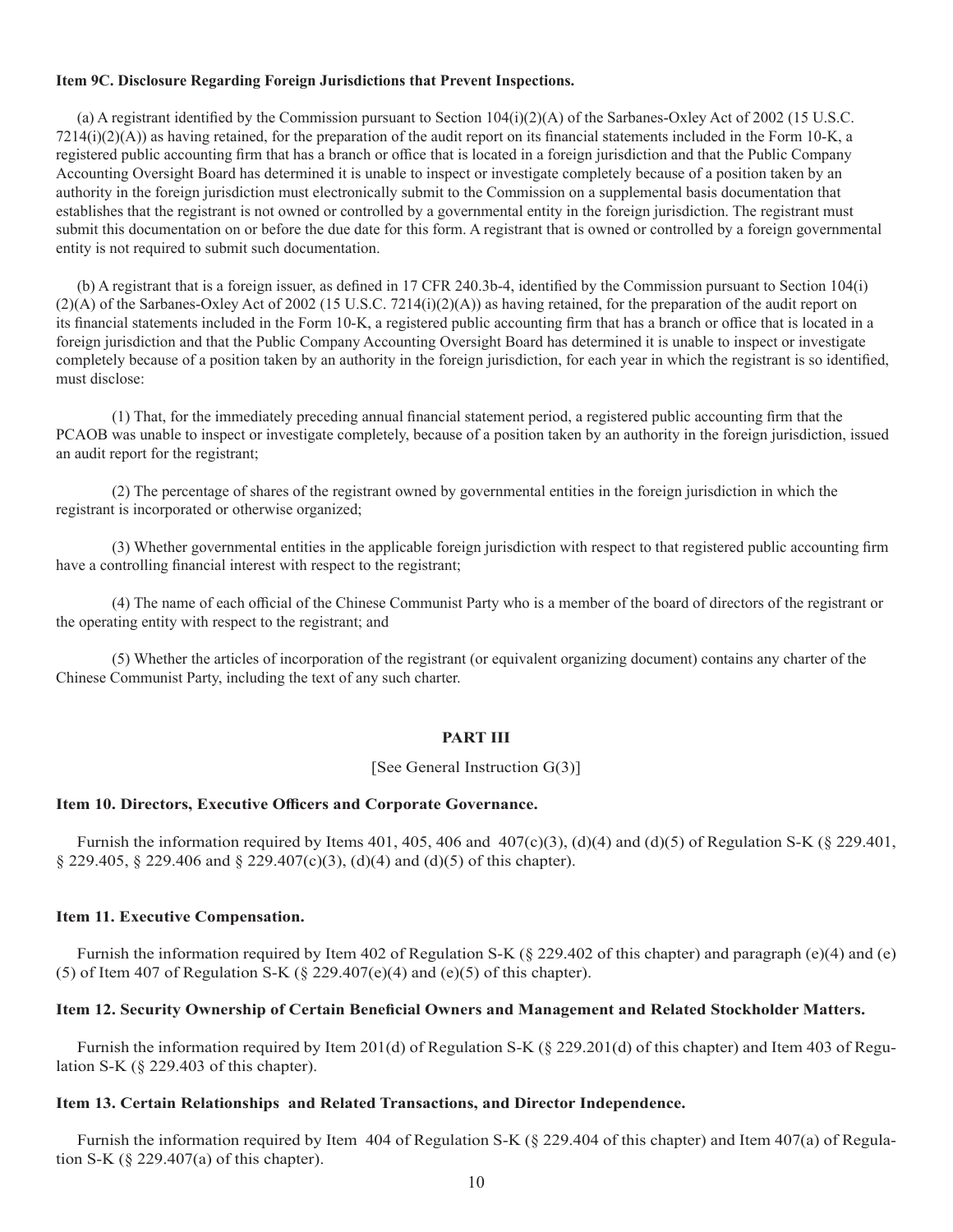# **Item 14. Principal Accountant Fees and Services.**

Furnish the information required by Item 9(e) of Schedule 14A (§240.14a-101 of this chapter).

- (1) Disclose, under the caption  $\Delta u$  Fees, the aggregate fees billed for each of the last two fiscal years for professional services rendered by the principal accountant for the audit of the registrant's annual financial statements and review of financial statements included in the registrant's Form 10-Q (17 CFR 249.308a) or services that are normally provided by the accountant in connection with statutory and regulatory filings or engagements for those fiscal years.
- (2) Disclose, under the caption Audit-Related Fees, the aggregate fees billed in each of the last two fiscal years for assurance and related services by the principal accountant that are reasonably related to the performance of the audit or review of the registrant's financial statements and are not reported under Item  $9(e)(1)$  of Schedule 14A. Registrants shall describe the nature of the services comprising the fees disclosed under this category.
- (3) Disclose, under the caption Tax Fees, the aggregate fees billed in each of the last two fiscal years for professional services rendered by the principal accountant for tax compliance, tax advice, and tax planning. Registrants shall describe the nature of the services comprising the fees disclosed under this category.
- (4) Disclose, under the caption All Other Fees, the aggregate fees billed in each of the last two fiscal years for products and services provided by the principal accountant, other than the services reported in Items  $9(e)(1)$  through  $9(e)$ (3) of Schedule 14A. Registrants shall describe the nature of the services comprising the fees disclosed under this category.
- (5) (i) Disclose the audit committee's pre-approval policies and procedures described in paragraph (c)(7)(i) of Rule 2-01 of Regulation S-X.

(ii) Disclose the percentage of services described in each of Items  $9(e)(2)$  through  $9(e)(4)$  of Schedule 14A that were approved by the audit committee pursuant to paragraph  $(c)(7)(i)(C)$  of Rule 2-01 of Regulation S-X.

(6) If greater than 50 percent, disclose the percentage of hours expended on the principal accountant's engagement to audit the registrant's financial statements for the most recent fiscal year that were attributed to work performed by persons other than the principal accountant's full-time, permanent employees.

# **PART IV**

# **Item 15. Exhibit and Financial Statement Schedules.**

- (a) List the following documents filed as a part of the report:
	- $(1)$  All financial statements;
	- (2) Those financial statement schedules required to be filed by Item 8 of this form, and by paragraph (b) below.
	- (3) Those exhibits required by Item 601 of Regulation S-K (§ 229.601 of this chapter) and by paragraph (b) below. Identify in the list each management contract or compensatory plan or arrangement required to be filed as an exhibit to this form pursuant to Item 15(b) of this report.
- (b) Registrants shall file, as exhibits to this form, the exhibits required by Item 601 of Regulation S-K ( $\S$  229.601 of this chapter).
- (c) Registrants shall file, as financial statement schedules to this form, the financial statements required by Regulation S -X (17 CFR 210) which are excluded from the annual report to shareholders by Rule 14a-3(b) including
	- (1) separate financial statements of subsidiaries not consolidated and fifty percent or less owned persons;
	- (2) separate financial statements of affiliates whose securities are pledged as collateral; and
	- (3) schedules.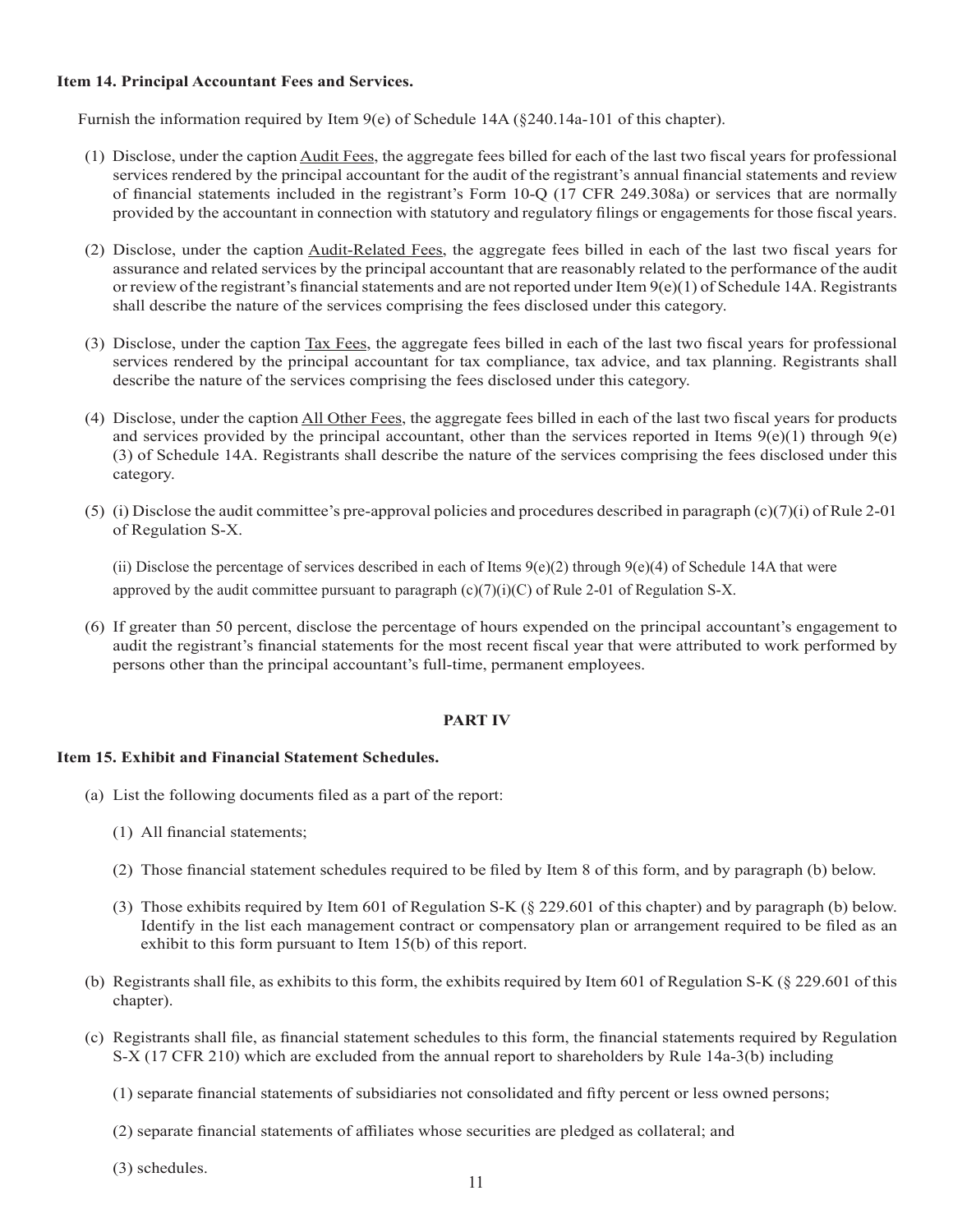### **Item 16. Form 10–K Summary.**

 Registrants may, at their option, include a summary of information required by this form, but only if each item in thesummary is presented fairly and accurately and includes a hyperlink to the material contained in this form to which such item relates, including to materials contained in any exhibits filed with the form.

*Instruction:* The summary shall refer only to Form 10-K disclosure that is included in the form at the time it is filed. A registrant need not update the summary to reflect information required by Part III of Form 10-K that the registrant incorporates by reference from a proxy or information statement filed after the Form 10-K, but must state in the summary that the summa ry does not include Part III information because that information will be incorporated by reference from a later filed proxy or information statement involving the election of directors.

## **SIGNATURES**

## [See General Instruction D]

 Pursuant to the requirements of Section 13 or 15(d) of the Securities Exchange Act of 1934, the registrant has duly caused this report to be signed on its behalf by the undersigned, thereunto duly authorized.

| By (Signature and Title)*                                                                                                                                                                                                      |
|--------------------------------------------------------------------------------------------------------------------------------------------------------------------------------------------------------------------------------|
| Date has been accompanied by the contract of the contract of the contract of the contract of the contract of the contract of the contract of the contract of the contract of the contract of the contract of the contract of t |
| Pursuant to the requirements of the Securities Exchange Act of 1934, this report has been signed below by the following<br>persons on behalf of the registrant and in the capacities and on the dates indicated.               |
| By $(Signature and Title)*$                                                                                                                                                                                                    |
|                                                                                                                                                                                                                                |
|                                                                                                                                                                                                                                |

**Supplemental Information to be Furnished With Reports Filed Pursuant to Section 15(d) of the Act by Registrants Which Have Not Registered Securities Pursuant to Section 12 of the Act**

 $\text{Date}$ 

- (a) Except to the extent that the materials enumerated in  $(1)$  and/or  $(2)$  below are specifically incorporated into this Form by reference, every registrant which files an annual report on this Form pursuant to Section 15(d) of the Act must furnish to the Commission for its information, at the time of filing its report on this Form, four copies of the following:
	- (1) Any annual report to security holders covering the registrant's last fiscal year; and
	- (2) Every proxy statement, form of proxy or other proxy soliciting material sent to more than ten of the registrant's security holders with respect to any annual or other meeting of security holders.
- (b) The foregoing material shall not be deemed to be "filed" with the Commission or otherwise subject to the liabilities